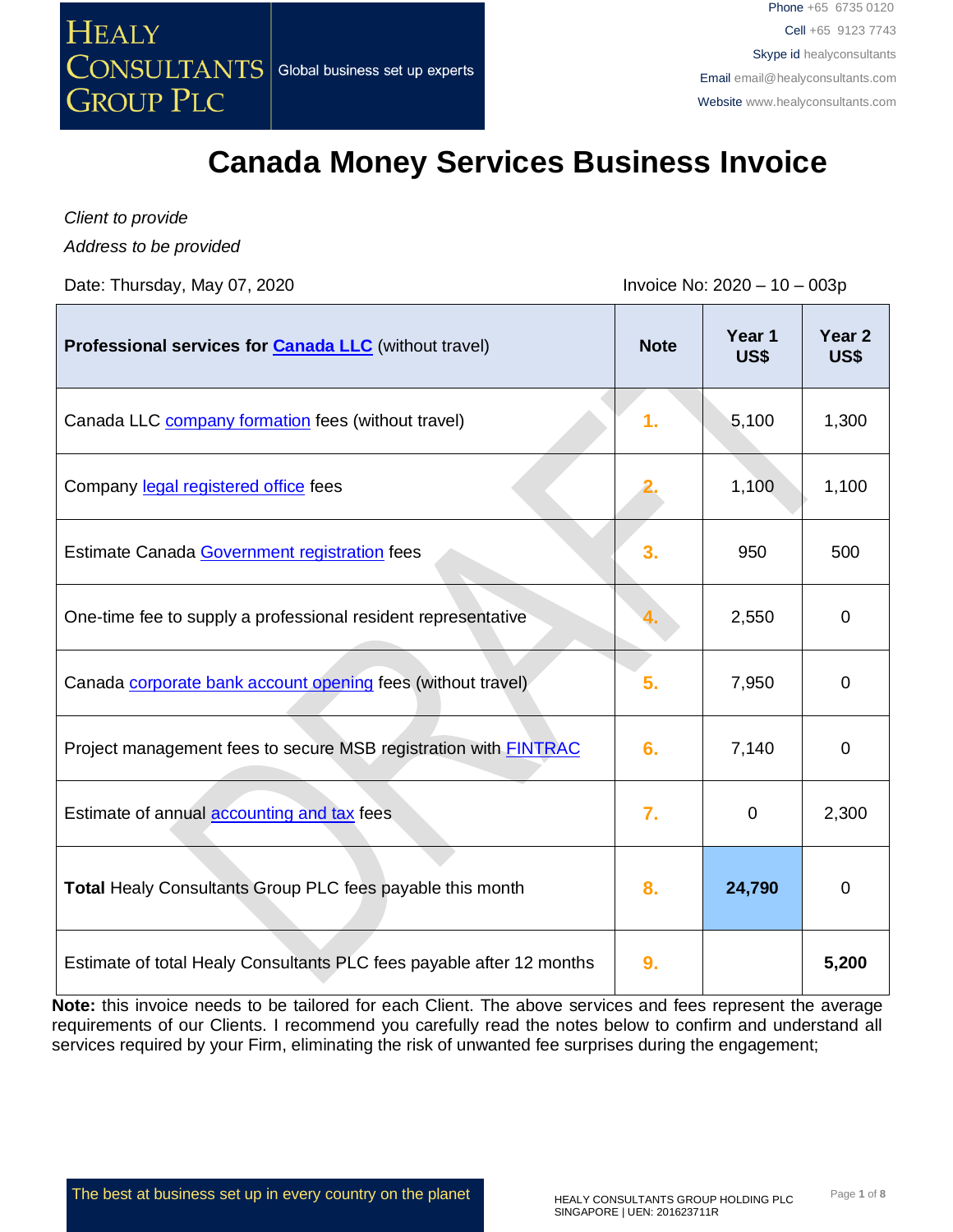

Cell +65 9123 7743 Skype id healyconsultants Email [email@healyconsultants.com](mailto:EMAIL@HEALYCONSULTANTS.COM) Websit[e www.healyconsultants.com](http://www.healyconsultants.com/)

## **Canada Money Services Business Invoice**

#### *Notes to invoice above*

**1.** Healy Consultants Group PLC's fees to efficiently and effectively complete Canada company registration within [3 weeks](http://www.healyconsultants.com/canada-company-registration/fees-timelines/#timelines) by **i)** providing M&AA for our Client's business activities; **ii)** reserving a company name with Industry [Canada;](http://www.ic.gc.ca/eic/site/cd-dgc.nsf/eng/home) **iii)** settling our accountant and lawyer fees and **iv)** preparing a high quality company incorporation application for the [Industry Canada;](http://www.ic.gc.ca/eic/site/cd-dgc.nsf/eng/home)

All [engagement fees](http://www.healyconsultants.com/company-registration-fees/) are agreed and paid up front and agree to the fees published on our country web pages. Consequently, there are no hidden fees, surprises or ambushes throughout the engagement. All engagement deadlines are agreed up front in the form of a [detailed project plan,](http://www.healyconsultants.com/index-important-links/example-project-plan/) mapping out [deliverables](http://www.healyconsultants.com/deliverables-to-our-clients/) by week throughout the engagement term;



Every week during the engagement, Healy Consultants Group PLC will email our Client a detailed status [update.](http://www.healyconsultants.com/index-important-links/weekly-engagement-status-email/) Our Client is immediately informed of engagement problems together with solutions. Your dedicated engagement manager is reachable by phone, Skype, live chat and email and will communicate in your preferred language;

- **2.** In accordance with the [Canada Business Corporations](http://laws-lois.justice.gc.ca/eng/acts/C-1.8/) Act, a Company shall, as from the date of its incorporation, have a legal registered office in Canada, to which all official government communications and notices may be addressed. To comply with this statutory requirement, Healy Consultants Group PLC will supply a Canada office as the registered office address for your company. Thereafter, this address will be used to receive government correspondence including **i)** tax letters **ii)** notice of the legal annual return and **iii)** all government communications. Most of our Clients wish to place [this office address](http://www.healyconsultants.com/corporate-outsourcing-services/company-secretary-and-legal-registered-office/) on invoices, contracts, websites and business cards;
- **3.** This fee is an estimate of Government costs payable during your Firm's engagement. All Government fee payments will be supported by original receipts and invoices. Examples of government costs include **i)** reserving a company name with [Industry Canada](http://www.ic.gc.ca/eic/site/cd-dgc.nsf/eng/home) and **ii)** filing the federal and provincial incorporation documents for [Industry Canada.](http://www.ic.gc.ca/eic/site/cd-dgc.nsf/eng/home) Following engagement completion, Healy Consultants Group PLC will refund our Client any excess funds received over actual Government costs paid;
- **4.** According to [Financial Transactions and Reports Analysis Centre of Canada](https://www.fintrac-canafe.gc.ca/msb-esm/register-inscrire/reg-ins-eng) [\(FINTRAC\)](https://www.fintrac-canafe.gc.ca/msb-esm/register-inscrire/reg-ins-eng) regulations, all Canadian money services businesses (MSBs) are required to appoint a local representative in Canada. The role of this person is to be the local point of contact of the business for all notices and documents sent by the Client's company. Healy Consultants Group PLC will assist our Client to source for a qualified representative. Thereafter, our Client will directly settle a monthly salary or fee to his preferred local representative;
- **5.** To secure multi-currency corporate bank account approvals for our Client's company, Healy Consultants Group PLC's strategy is as follows:
	- Healy Consultants Group PLC will prepare a quality business plan for our Client's review then use the same to **i)** secure multiple banks' confirmation they welcome a formal application from our Client's business and **ii)** maximize the probability of successful multi-currency corporate bank account approvals;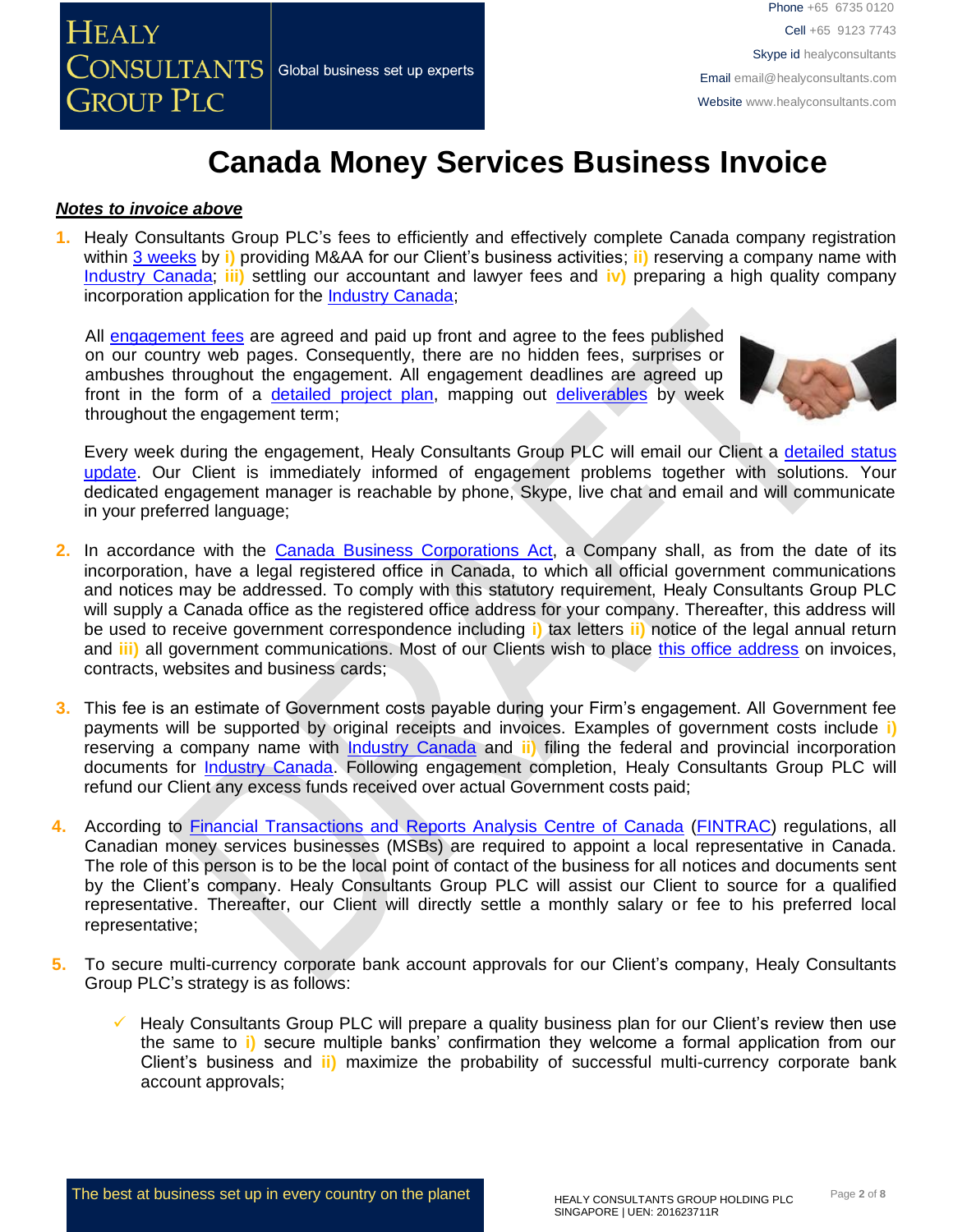

Cell +65 9123 7743 Skype id healyconsultants Email [email@healyconsultants.com](mailto:EMAIL@HEALYCONSULTANTS.COM) Websit[e www.healyconsultants.com](http://www.healyconsultants.com/)

# **Canada Money Services Business Invoice**

- At the time of company incorporation, we recommend to keep [the corporate structure simple](https://www.healyconsultants.com/about-us/complex-client-engagements/simplify-business-setup/) by appointing our Client's preferred individual shareholder(s) and director(s) and bank signatories – no corporate entity, nominee, trust, or tax haven holding company;
- ✓ Our Client to appoint individuals who could timely travel to meet multiple local and international banks, if their Compliance Departments require the same before releasing multiple multi-currency corporate bank accounts numbers. If travel is required, our Firm will refund US\$950 and action [this](https://www.healyconsultants.com/international-banking/corporate-accounts/meet-bank-officer/)  [travel policy;](https://www.healyconsultants.com/international-banking/corporate-accounts/meet-bank-officer/)
- ✓ Before, during and after bank meetings, the bank's In-house Legal and Compliance Department may revert multiple times for additional documentation and information from each **i)** bank signatory / director / UBOs of the companies as well as **ii)** our Client's business and transactions;
- ✓ If some banks decline to board our Client's business, Healy Consultants Group PLC will immediately inform our Client and action backup banking solutions;
- $\checkmark$  All going well in an average of 3 months following application submission, Healy Consultants Group PLC secures multiple multi-currency corporate bank account numbers for our Client's company;
- $\checkmark$  Thereafter, Healy Consultants Group PLC or the banks will courier mails and e-banking to the bank signatory, who is expected to activate the internet bank account, if needed with Healy Consultants Group PLC's assistance;
- ✓ After corporate bank account numbers are secured and if required, Healy Consultants PLC to assist our Client to appoint more new shareholders and directors. However, the banks will usually only approve them as bank signatory after a face to face meeting and review and approval of a bank signatory application;

For each bank, our Firm will prepare a quality tailored business plan; to optimize the probability of corporate bank account approval. Each corporate bank account opening fee is [US\\$4,950.](https://www.healyconsultants.com/corporate-banking-services/guaranteed-corporate-bank-account-approvals/) It is a timeconsuming task. Healy Consultants Group PLC will shelter our Client from the administrative challenges. As you can appreciate, it is a difficult task to obtain bank account approval through newly formed companies when shareholders, directors and bank signatories reside overseas;

Depending on the nationality of the UBO, shareholders, bank signatories, and directors and the nature and value of the business assets and transactions, it is wise to expect that **i)** corporate bank account approvals will take an average of three months from the date of company registration and receipt of all KYC documentation and **ii)** multiple banks will request the directors AND bank signatories to travel for a one hour interview with the bank officer, before bank account opening. Refer to the notes below for more detailed important information about each corporate bank account opening procedures and requirements;

While Healy Consultants Group PLC will be glad to assist our Client to open multiple corporate bank accounts, it is challenging and time consuming to open corporate bank accounts for businesses when their shareholders, directors and bank signatories do not live in the country where the bank account is being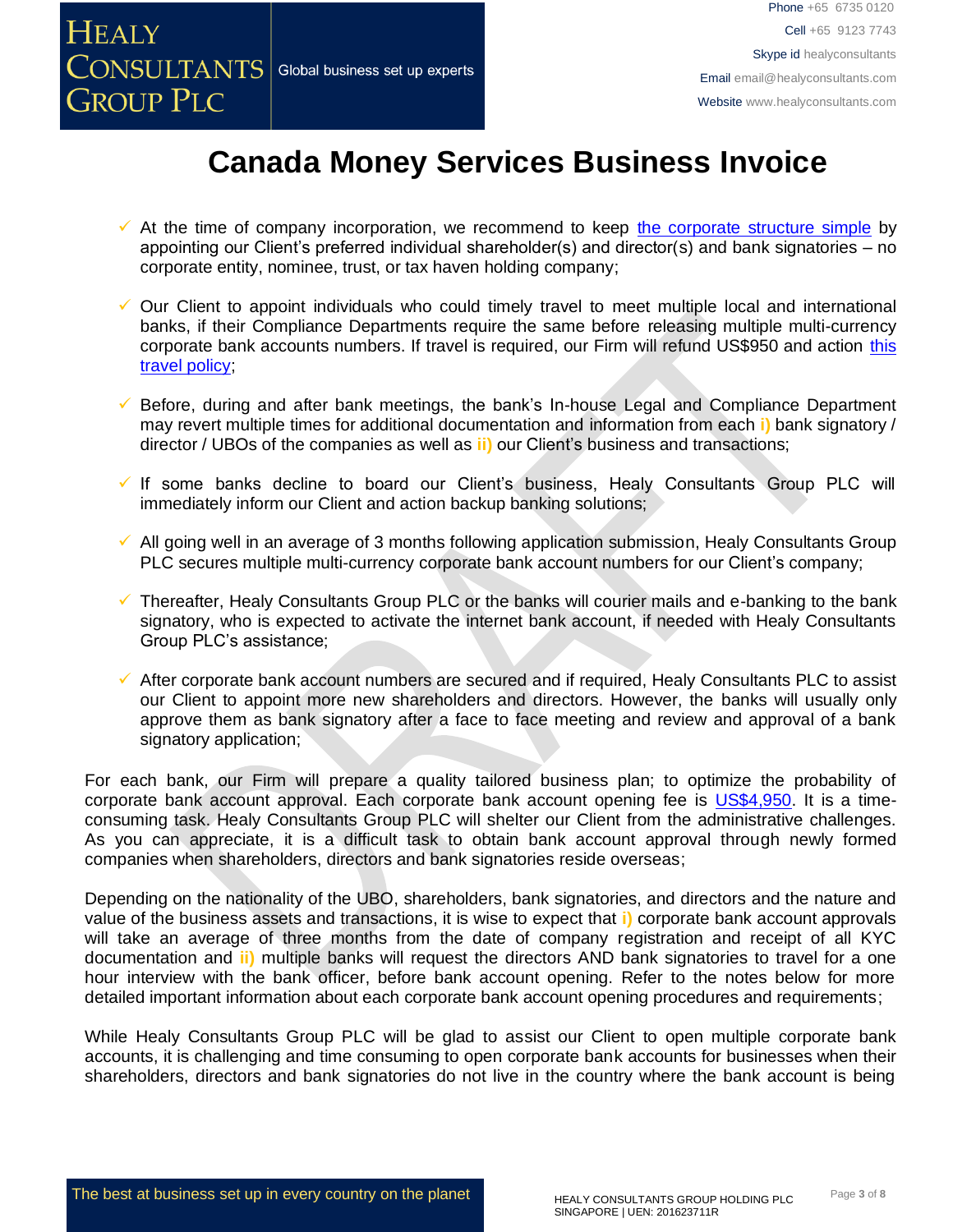Phone +65 6735 0120 Cell +65 9123 7743 Skype id healyconsultants Email [email@healyconsultants.com](mailto:EMAIL@HEALYCONSULTANTS.COM) Websit[e www.healyconsultants.com](http://www.healyconsultants.com/)

## **Canada Money Services Business Invoice**

applied for. Consequently, it will take us an average of [twelve weeks](http://www.healyconsultants.com/international-banking/bitcoin-business-bank-account/) to open each corporate bank account, counting from receipt of all required KYC documentation. Healy Consultants Group PLC will prepare a business plan for the bank to optimize the probability of corporate bank account approval;

During the corporate bank account opening process, it is common for each bank's in-house Legal and Compliance Department to request additional [due diligence](http://www.healyconsultants.com/due-diligence/) documents from potential customers including but not limited to **i)** regulatory licenses **ii)** proof of business globally and in home country including evidence of contracts, invoices and agreements with local Clients and **iii)** additional KYC information on our Client's business and place of residency, including nature and volume of transactions. We assume our Client provides most of this information within one week;

Because global interest rates are low, international banks make little profit from current accounts. Consequently, international banks' appetite for new multi-currency corporate bank account opening applications is low. Therefore, global banks are more likely to reject new multi-currency corporate bank account opening applications. Because of the above, customer demand for new corporate bank accounts is very high. As a result, international banks choose vanilla customers that tick all the boxes of a low risk Client. For example, most banks will only welcome multi-currency corporate bank account opening applications from a company registered in the same country, with local staff and office premises;

When dealing with international banks, the front office bank officer (Relationship Manager) is willing to help Healy Consultants Group PLC and our multi-national Clients. The realistic role of this bank officer is to collect information and ensure an accurate and complete multi-currency corporate bank account opening application is submitted to the bank in-house Legal and Compliance Department;

Unfortunately, the bank in-house Legal and Compliance Department has ultimate power of approval over new multi-currency corporate bank account applications. This Department is extremely risk adverse and often lacks commercial reality. Furthermore, the in-house Legal and Compliance Department does not speak to customers nor to Healy Consultants Group PLC. All communications must go through the front office bank officer. Consequently, quality Clients do not get a chance to communicate directly with the bank decision makers – a chance to properly explain their business and the risks the bank perceives;

Global banks enjoy ultimate power of approval of corporate bank account applications. Consequently, guaranteed success is outside of Healy Consultants Group PLC control. What is inside our control is the preparation and submission of a high quality bank application that maximizes the likelihood of approval . Global banks continue [to tighten](https://www.healyconsultants.com/international-banking/opening-corporate-bank-accounts/) corporate bank account opening procedures, their internal compliance departments completing more thorough due diligence of Clients. Consequently, our Client should expect the bank account approval period at least 2 months and on average 3 months;

During the engagement, banks will revert to Healy Consultants Group PLC and our Client to request additional KYC information, including **i)** details of existing business setup; **ii)** reason for opening bank accounts in the specific jurisdiction; **iii)** list of suppliers and Clients in the jurisdiction; i**v)** lease agreement; and **v)** proof of net worth from the shareholders and evidence the same are complying with their local taxation reporting obligations. As always, Healy Consultants Group PLC will liaise with the bank to secure exemption from these requirements: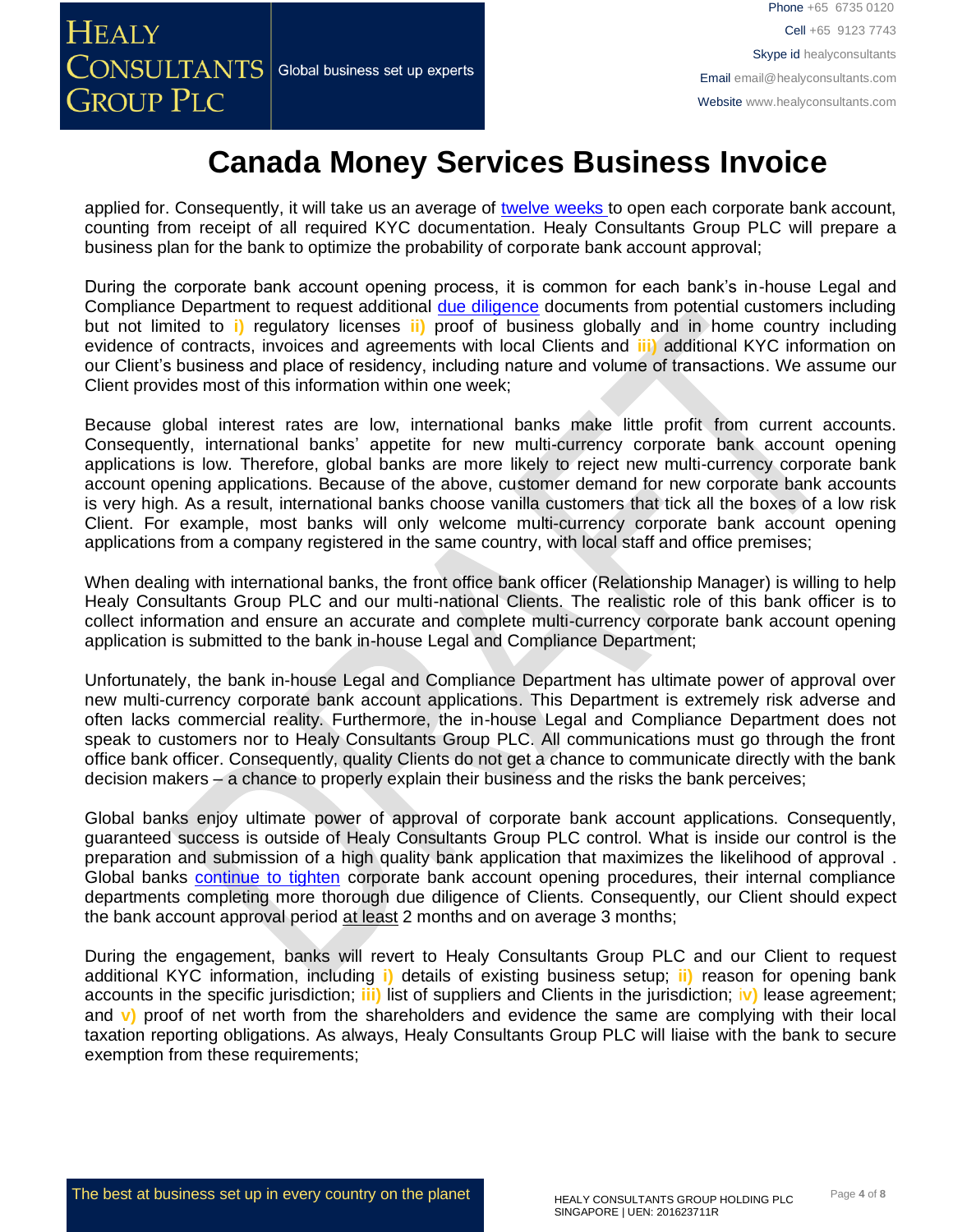**HEALY**  $\overline{\text{CONSULTANTS}}{}|$  Global business set up experts **GROUP PLC** 

Phone +65 6735 0120 → Phone +65 6735 0120 → Phone +65 6735 0120 Cell +65 9123 7743 Skype id healyconsultants Email [email@healyconsultants.com](mailto:EMAIL@HEALYCONSULTANTS.COM) Websit[e www.healyconsultants.com](http://www.healyconsultants.com/)

### **Canada Money Services Business Invoice**

While Healy Consultants Group PLC will try its best to negotiate with the bank for a travel exemption unfortunately most Canadian banks will likely request both the foreign directors and bank signatories to travel, for a one-hour interview before the bank account numbers are issued. No exceptions; If the banks also request Healy Consultants Group PLC nominees to travel, there will be an additional fee of US\$5,950 per trip payable to cover the flight and hotel and other trip disbursements.

All banking charges, certification and translation and other third-party fees incurred during the corporate bank account opening process are to be borne by our Client, never by the nominees. These additional fees are to be payable in advance of any disbursement;

Healy Consultants Group PLC will supply the banks with the proof of addresses and other due diligence supplied by our Client. Hopefully they will accept the same and do not revert requesting additional documents; From our side we will relentlessly negotiate for banks waivers. Healy Consultants Group PLC expects the bank's risk department to request additional [due diligence](http://www.healyconsultants.com/due-diligence/) from our Client's business and from the bank signatory, directors, shareholders and UBOs. We assume our Client will timely supply this information and supporting documents or there will be engagement delays;

**6.** Healy Consultants Group PLC will secure approval from the [FINTRAC](https://www.fintrac-canafe.gc.ca/msb-esm/register-inscrire/reg-ins-eng) for your money services business (MSB) registration including **i)** preparing and pre-filling the pre-registration form **ii)** preparing and pre-filling the MSB registration form **iii)** advising our Client re regulatory documentation required by the Regulator **iv)** submitting a complete quality MSB registration form to the Canada Government and **v)** aggressively negotiating with the FINTRAC to secure their timely approval for the application, while minimizing extra documentation request from the Canada Authorities. The average registration timeframe is 4 months from the submission of a quality MSB registration form. Healy Consultants Group PLC will aggressively negotiate for a shorter timeframe;

During the review of the application, there is an 90% probability that FINTRAC will request submission of **i)** bank account information **ii)** AML/CFT program and privacy policies **iii)** a technology risk management program **iv)** refund, rebates and other terms and conditions **v)** a Group Chart to identify beneficial ownership **vi)** an Organizational Chart for the Canada entity **vii)** a risk management program **viii)** proof of net worth from the shareholders or equivalent document showing the availability of capital (certified by the bank) **ix)** financial projections for 3 years and **x)** audited financial statements of existing business for the 3 past years, **xi)** detailed information about every MSB agent, **xii)** a police record check for every owner and **xiii)** other documents required to operate a money service business. If our Client requires Healy Consultants Group PLC to draft these documents, additional fees will apply;

**7.** These an active trading company, these [accounting and tax](http://www.healyconsultants.com/canada-company-registration/accounting-legal/) fees are an estimate of Healy Consultants Group PLC fees to efficiently and effectively discharge your annual company accounting and tax obligations. Following receipt of a set of draft accounting numbers from your company, Healy Consultants Group PLC will more accurately advise accounting and tax fees. For a dormant company, Healy Consultants Group PLC fees are only US\$950;



**8.** All fees quoted in this invoice correspond to fees quoted [on Healy](http://www.healyconsultants.com/company-registration-fees/)  [Consultants Group PLC's](http://www.healyconsultants.com/company-registration-fees/) website. Please review this invoice carefully to identify errors. During the rush of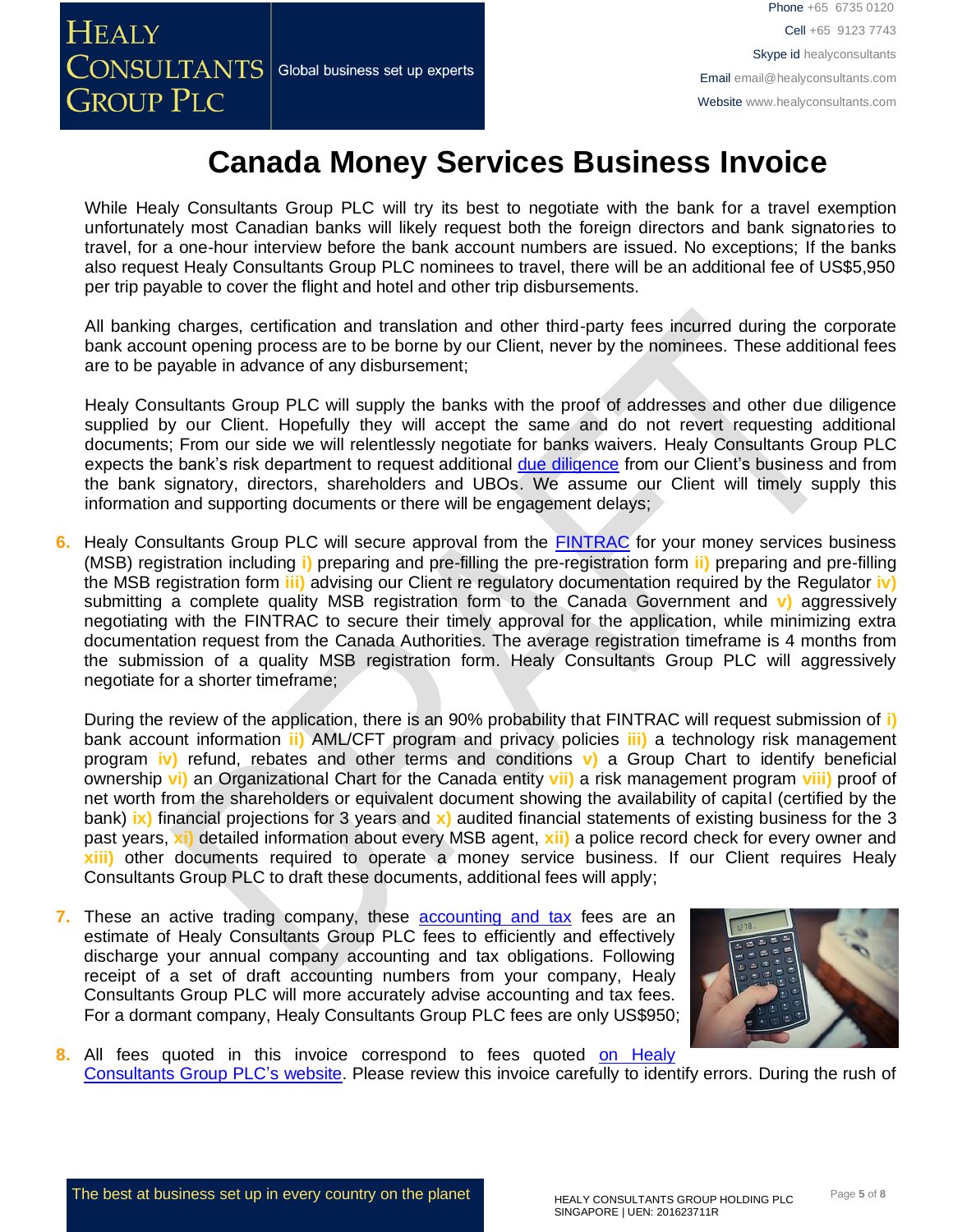Skype id healyconsultants Email [email@healyconsultants.com](mailto:EMAIL@HEALYCONSULTANTS.COM)

Cell +65 9123 7743

Websit[e www.healyconsultants.com](http://www.healyconsultants.com/)

## **Canada Money Services Business Invoice**

Phone +65 6735 0120 → Phone +65 6735 0120 → Phone +65 6735 0120

the business day, it is possible that Healy Consultants Group PLC inadvertently made fee calculation errors, typing errors or omitted services or omitted historic fee payments from Clients. In the unfortunate event you identify invoice errors, please revert to me directly re the same. I apologize in advance if I or my staff made invoice errors;

- **9.** Assuming our Clients re-engage Healy Consultants Group PLC in year 2, this fee is an estimate of the fees payable next year, 12 months after the date of company registration;
- **10.** The fees quoted in this invoice are a prediction of the fees required to efficiently and effectively complete this engagement in a timely manner. If during the engagement Healy Consultants Group PLC realizes that the project is more complex than anticipated, requiring a large additional investment of time, my Firm will revert to request additional fees;
- **11.** Engage Healy Consultants Group PLC to [project manage](http://www.healyconsultants.com/project-manage-engagements/) business set up in every country on the planet. We are the best in the [world](http://www.healyconsultants.com/best-in-the-world/) at what we do, timely completing the  $A$  to  $Z$  of every country engagement;
- **12.** In accordance with [Canada Business Corporations](http://laws-lois.justice.gc.ca/eng/acts/C-1.8/) Act, there is no minimum issued share capital required for a Canadian LLC company. To optimize the probability of timely MSB registration approval by the Canadian Government, Healy Consultants Group PLC recommends our Client to inject a paid up capital of US\$100,000 before proceeding with the submission of the application;
- **13.** As per [Canadian Company Act,](https://www.ic.gc.ca/eic/site/cd-dgc.nsf/eng/cs05010.html) if the gross annual turnover of the company exceeds CAD\$250,000, it is obliged to conduct an audit for its financial review. Our fees for accounting, audit and tax services combined amount to US\$4,950;
- **14.** Some of our Clients' engage Healy Consultants Group PLC to [recruit local employees.](http://www.healyconsultants.com/corporate-outsourcing-services/how-we-help-our-clients-recruit-quality-employees/) We have a lot of experience in this area and we are quite skilled at securing quality candidates for our Clients;
- **15.** In accordance with corporate law of British Columbia, Prince Edward Island, New Brunswick, Nova Scotia, Nunavut, Quebec, Norther Territories and Yukon, a resident company is not required to appoint a resident director. However, if our Client decides to incorporate their company in one of the other provinces or under the Canadian Federal Law [\(Canadian Corporations Act\)](https://www.ic.gc.ca/eic/site/cd-dgc.nsf/eng/cs04848.html) 25% of the directors (minimum of 1) must be Canadian residents. If required, Healy Consultants PLC will be pleased to assist our Client satisfy this compliance obligation. Our fee for providing a [local resident director service](http://www.healyconsultants.com/resident-director-services/) amounts to US\$7,850 per annum;
- **16.** Depending on our Client's business and nationality, the Canadian Government may require a special regulatory license to carry on your business in the country. Healy Consultants Group PLC will assist our Client secure license approval; there may be additional engagement fees. However, the Government enjoys ultimate power of approval of company registrations and business licenses;
- **17.** As stipulated on our [business website](http://www.healyconsultants.com/) and in section 3 of our engagement letter, Healy Consultants Group PLC will only commence the engagement following **i)** settlement of our fees and **ii)** completion and signing of our legal engagement letter;

 $\overline{a}$ 

**HEALY** 

**GROUP PLC** 

 $\overline{\text{CONSULTANTS}}{}|$  Global business set up experts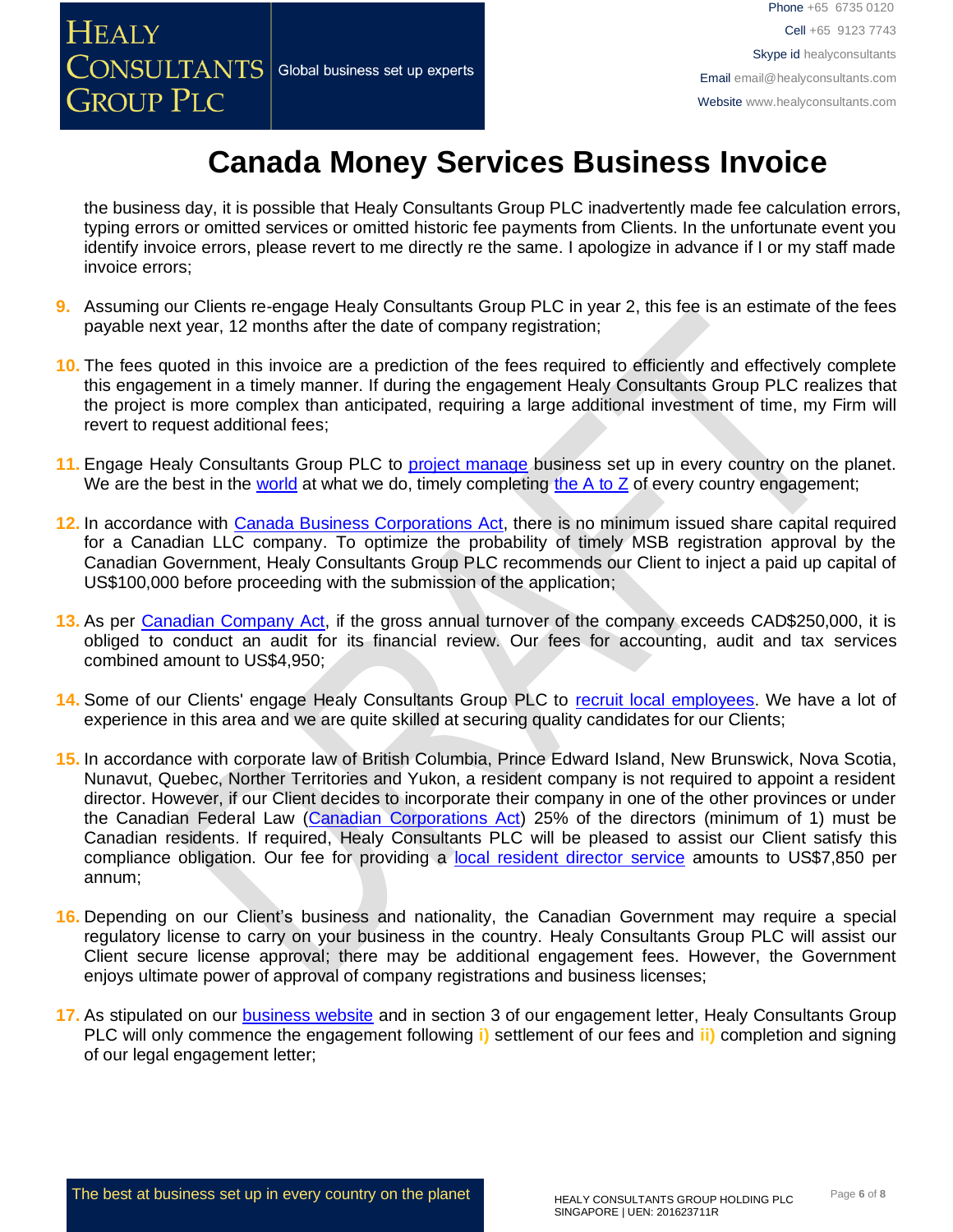**HEALY**  $\overline{\text{CONSULTANTS}}|$  Global business set up experts **GROUP PLC** 

Phone +65 6735 0120 → Phone +65 6735 0120 → Phone +65 6735 0120 Cell +65 9123 7743 Skype id healyconsultants Email [email@healyconsultants.com](mailto:EMAIL@HEALYCONSULTANTS.COM) Websit[e www.healyconsultants.com](http://www.healyconsultants.com/)

#### **Canada Money Services Business Invoice**

**18.**If our Client and Healy Consultants Group PLC properly plan this engagement, our Clients' will *not* have to travel during this engagement. Healy Consultants Group PLC will efficiently and effectively complete company registration and corporate bank account opening in a timely manner without our Client presence. Instead, our Client will need to **i)** sign and get documents legalized in the embassy in their country of origin and **ii)** courier the originals to Healy Consultants Group PLC office;



- **19.** Some of our Clients request Healy Consultants Group PLC to provide temporary shared [office space](http://www.healyconsultants.com/virtual-office/) for 6 months until their preferred business premises are found. If your Firm requires this service, our one-time fee is US\$950. Monthly rental thereafter is paid directly to the landlord, independently of Healy Consultants Group PLC;
- **20.** If required, Healy Consultants Group PLC will be pleased to assist your firm to secure employee [visa](http://www.healyconsultants.com/canada-company-registration/formation-support-services/) approvals. Our fee is US\$8,950 for the first employee, US\$7,950 for the second employee, US\$6,950 per employee thereafter. Our employee visa fees includes preparation of a quality visa application and submitting to the correct Government immigration officers. The Government enjoys ultimate power of approval of visa applications. Consequently, guaranteed success is outside of Healy Consultants Group PLC' control. What is inside our control is the preparation and submission of a high quality immigration visa application that maximizes the likelihood of visa approval;
- **21.** In accordance with [Canadian Revenue Agency](http://www.cra-arc.gc.ca/tx/bsnss/tpcs/gst-tps/rgstrng/menu-eng.html) ,each Canadian entity must register for GST/HST if **i)** the company provide taxable supplies and **ii)** its total amount of all revenues for four consecutive quarters is above \$30,000 CAD.If required, Healy Consultants Group PLC will assist our Client with GST/HST registration at an one-time fee of US\$950;
- **22.** Monthly, quarterly and mid-year Government tax obligations include monthly and quarterly payroll reporting, VAT and corporation tax return filing. If you need our help, Healy Consultants Group PLC can complete monthly Government reporting for a monthly fee of US\$860. Healy Consultants Group PLC monthly support will include **i)** receive in dropbox the monthly invoices from our Client; **ii)** label monthly bank statement transactions; **iii)** preparation and submission of VAT returns and **iv)** submission of monthly employee payroll reporting;
- **23.** It is important our Clients' are aware of their personal and corporate tax obligations in their country of residence and domicile; and they will fulfil those obligations annually. Let us know if you need Healy Consultants Group PLC help to clarify your local and international annual tax reporting obligations.
- **24.** During the engagement, shareholders and directors documents may need to be translated into the local language before the Government and Bank approves company registration and corporate bank account opening respectively. Consequently, our Client should budget for possible additional translation and embassy atestation fees. Either our Client or Healy Consultants Group PLC can complete this administrative task;